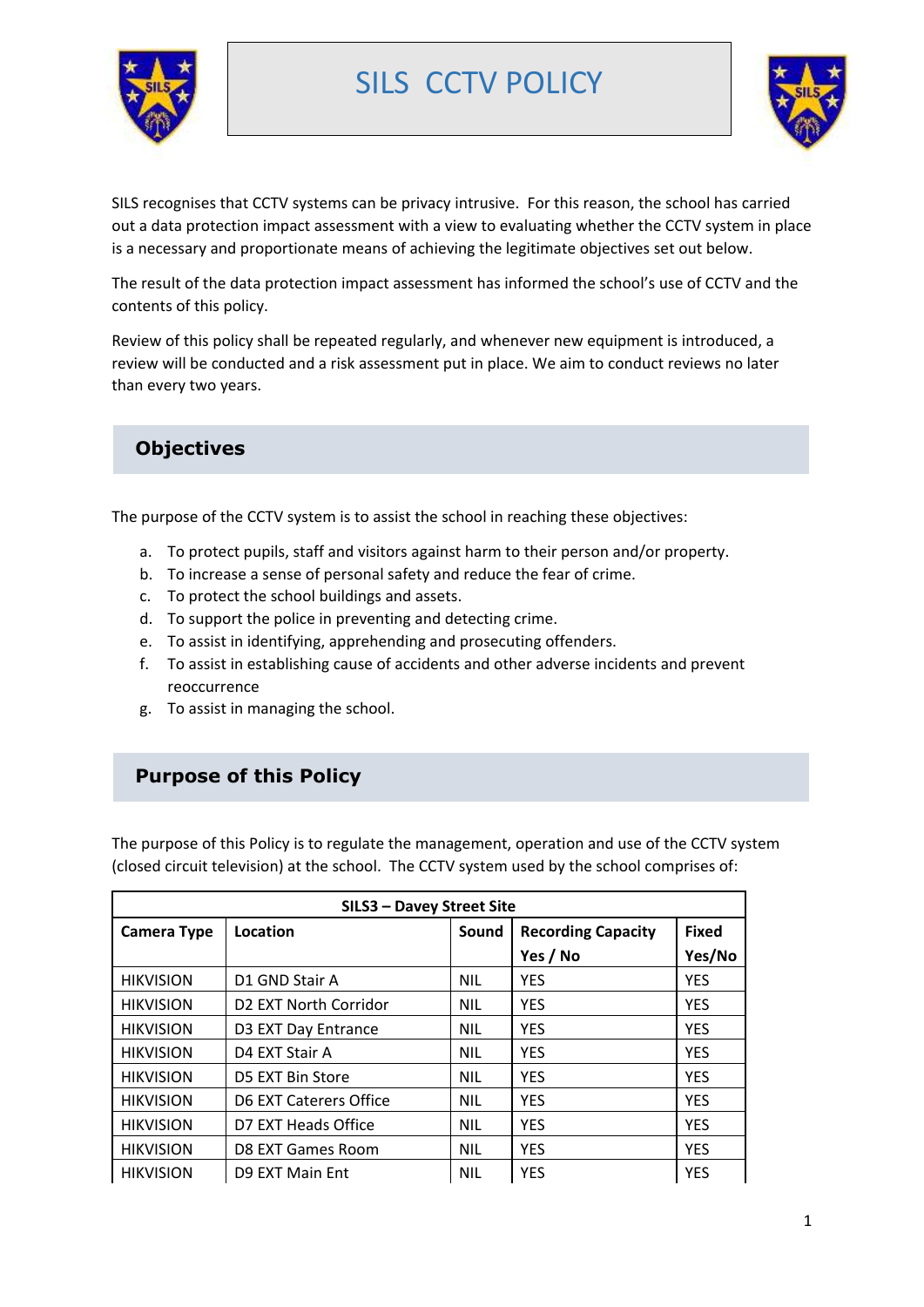| <b>HIKVISION</b> | D10 1st Flr Gym Lobby           | <b>NIL</b> | <b>YES</b> | <b>YES</b> |
|------------------|---------------------------------|------------|------------|------------|
| <b>HIKVISION</b> | D11 EXT Caterers Office         | <b>NIL</b> | <b>YES</b> | <b>YES</b> |
| <b>HIKVISION</b> | D12 EXT Interview Room          | <b>NIL</b> | <b>YES</b> | <b>YES</b> |
| <b>HIKVISION</b> | D17 1st South Corridor          | <b>NIL</b> | <b>YES</b> | <b>YES</b> |
| <b>HIKVISION</b> | D18 Day Entrance                | <b>NIL</b> | <b>YES</b> | <b>YES</b> |
| <b>HIKVISION</b> | D19 1st Stair B                 | <b>NIL</b> | <b>YES</b> | <b>YES</b> |
| <b>HIKVISION</b> | D20 GND South Corridor          | <b>NIL</b> | <b>YES</b> | <b>YES</b> |
| <b>HIKVISION</b> | D21 Reception Foyer             | <b>NIL</b> | <b>YES</b> | <b>YES</b> |
| <b>HIKVISION</b> | D22 GND South Corridor          | <b>NIL</b> | <b>YES</b> | <b>YES</b> |
| <b>HIKVISION</b> | D23 1st North Corridor          | <b>NIL</b> | <b>YES</b> | <b>YES</b> |
| <b>HIKVISION</b> | D24 GND Middle Corridor         | <b>NIL</b> | <b>YES</b> | <b>YES</b> |
| <b>HIKVISION</b> | <b>D25 GND Corridor Stairs</b>  | <b>NIL</b> | <b>YES</b> | <b>YES</b> |
| <b>HIKVISION</b> | D <sub>26</sub> 1st Flr Stair A | <b>NIL</b> | <b>YES</b> | <b>YES</b> |
| <b>HIKVISION</b> | D27 1st Therapy lobby           | <b>NIL</b> | <b>YES</b> | <b>YES</b> |
| <b>HIKVISION</b> | D28 1st Nurture Lobby           | <b>NIL</b> | <b>YES</b> | <b>YES</b> |
| <b>HIKVISION</b> | D29 Reception Lobby             | <b>NIL</b> | <b>YES</b> | <b>YES</b> |
| <b>HIKVISION</b> | D30 EXT Heads Office            | <b>NIL</b> | <b>YES</b> | <b>YES</b> |

| SILS4 - Porlock Hall Site |                                |            |                           |              |
|---------------------------|--------------------------------|------------|---------------------------|--------------|
| <b>Camera Type</b>        | <b>Location</b>                | Sound      | <b>Recording Capacity</b> | <b>Fixed</b> |
|                           |                                |            | Yes / No                  | Yes/No       |
| <b>HIKVISION</b>          | <b>OUTSIDE CARPARK</b>         | <b>NIL</b> | <b>YES</b>                | <b>YES</b>   |
| <b>HIKVISION</b>          | <b>MAIN ENTRANCE</b>           | <b>NIL</b> | <b>YES</b>                | <b>YES</b>   |
| <b>HIKVISION</b>          | <b>RECEPTION</b>               | <b>NIL</b> | <b>YES</b>                | <b>YES</b>   |
| <b>HIKVISION</b>          | <b>RECEPTION CORRIDOR</b>      | <b>NIL</b> | <b>YES</b>                | <b>YES</b>   |
| <b>HIKVISION</b>          | <b>GND FLO FIRE EXIT</b>       | <b>NIL</b> | <b>YES</b>                | <b>YES</b>   |
| <b>HIKVISION</b>          | <b>CROSS CURICULUM 1</b>       | <b>NIL</b> | <b>YES</b>                | <b>YES</b>   |
| <b>HIKVISION</b>          | <b>CROSS CURICULUM 2</b>       | <b>NIL</b> | <b>YES</b>                | <b>YES</b>   |
| <b>HIKVISION</b>          | YEAR 10 ENTRANCE               | <b>NIL</b> | <b>YES</b>                | <b>NO</b>    |
| <b>HIKVISION</b>          | <b>FOOD TEC CORRIDOR</b>       | <b>NIL</b> | <b>YES</b>                | <b>YES</b>   |
| <b>HIKVISION</b>          | <b>BACK PLAYGROUD 1</b>        | <b>NIL</b> | <b>YES</b>                | <b>YES</b>   |
| <b>HIKVISION</b>          | <b>BACK PLAYGROUD 2</b>        | <b>NIL</b> | <b>YES</b>                | <b>NO</b>    |
| <b>HIKVISION</b>          | YEAR 10 ENTRANCE               | <b>NIL</b> | <b>YES</b>                | <b>NO</b>    |
| <b>HIKVISION</b>          | YEAR 10 MAIN ENTRANCE          | <b>NIL</b> | <b>YES</b>                | <b>YES</b>   |
| <b>HIKVISION</b>          | <b>EXTERNAL CAR PARK</b>       | <b>NIL</b> | <b>YES</b>                | <b>YES</b>   |
| <b>HIKVISION</b>          | <b>PORLOCK ST</b>              | <b>NIL</b> | <b>YES</b>                | <b>YES</b>   |
| <b>HIKVISION</b>          | <b>ENGLISH CORRIDOR 1ST FL</b> | <b>NIL</b> | <b>YES</b>                | <b>YES</b>   |
| <b>HIKVISION</b>          | <b>DINING ROOM 1</b>           | <b>NIL</b> | <b>YES</b>                | <b>YES</b>   |
| <b>HIKVISION</b>          | <b>DINING ROOM 2</b>           | <b>NIL</b> | <b>YES</b>                | <b>YES</b>   |
| <b>HIKVISION</b>          | <b>COUNSELING CORRIDOR</b>     | <b>NIL</b> | <b>YES</b>                | <b>YES</b>   |
| <b>HIKVISION</b>          | <b>COUNSELING STAIRWELL</b>    | <b>NIL</b> | <b>YES</b>                | <b>YES</b>   |
| <b>HIKVISION</b>          | <b>STAFF ROOM CORRIDOR</b>     | <b>NIL</b> | <b>YES</b>                | <b>YES</b>   |
| <b>HIKVISION</b>          | <b>ICT &amp; ART CORRIDOR</b>  | <b>NIL</b> | <b>YES</b>                | <b>YES</b>   |
| <b>HIKVISION</b>          | <b>ICT &amp; ART STAIRWELL</b> | <b>NIL</b> | <b>YES</b>                | <b>YES</b>   |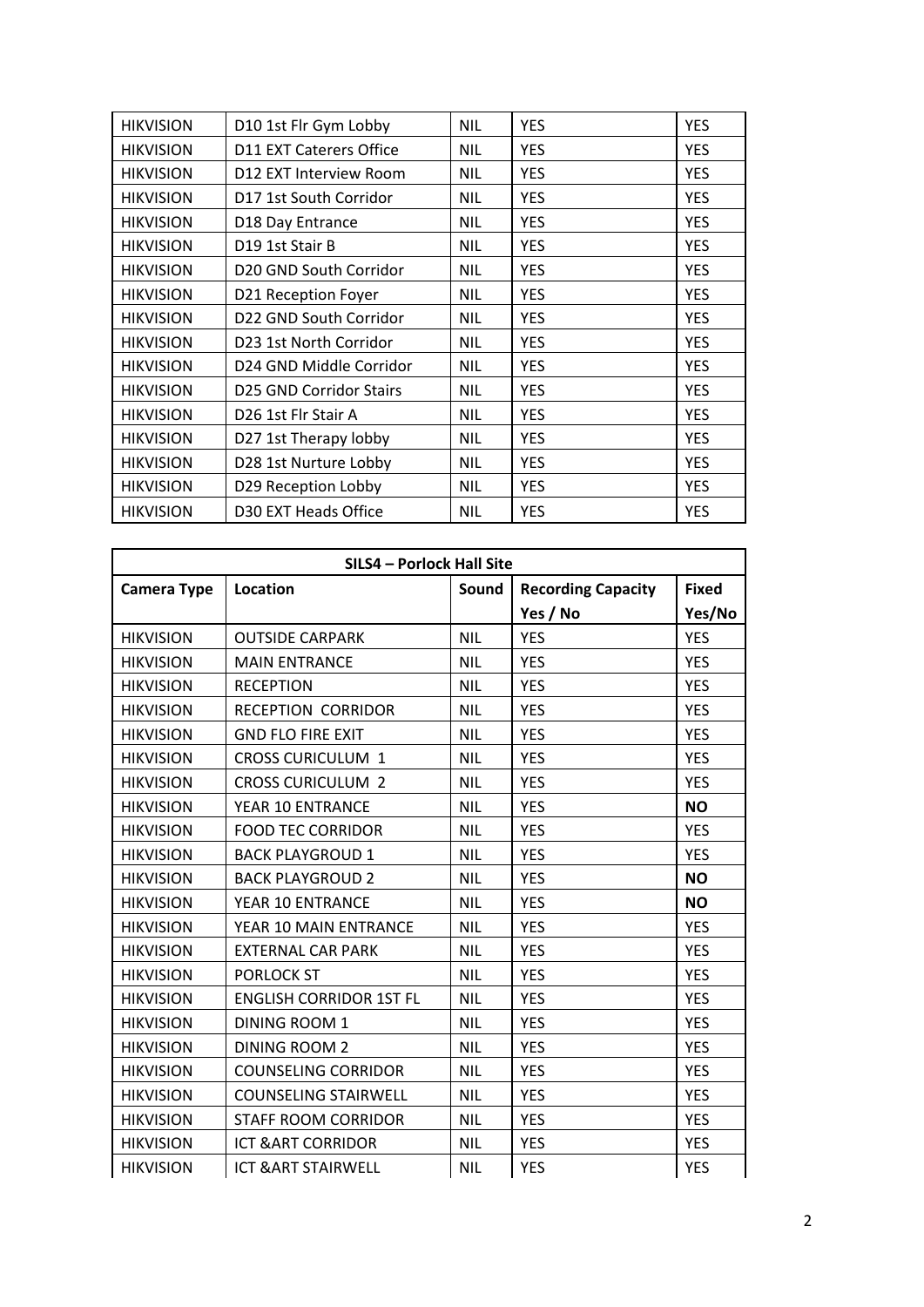| <b>HIKVISION</b> | <b>MATHS &amp; ENGLISH</b> | <b>NIL</b> | YES | YES |
|------------------|----------------------------|------------|-----|-----|
| <b>HIKVISION</b> | DINING CORRIDOR 1ST FL     | NIL        | YES | YES |
|                  |                            |            |     |     |

CCTV Cameras are not installed in areas in which individuals would have an expectation of privacy such as toilets, changing facilities, etc.

CCTV Cameras are installed in such a way that they are not hidden from view. Signs are predominantly displayed where relevant, so that staff, students, visitors and members of the public are made aware that they are entering an area covered by CCTV. The signs also contain contact details as well as a statement of purposes for which CCTV is used.

### **Statement of Intent**

The CCTV system will seek to comply with the requirements both of the Data Protection Act and the most recent Commissioner's Code of Practice.

The school will treat the system, all information, documents and recordings (both those obtained and those subsequently used) as data protected under the Act.

The system has been designed so far as possible to deny observation on adjacent private homes, gardens and other areas of private property.

Materials or knowledge secured as a result of CCTV will not be used for any commercial purpose.

Images will only be released to the media for use in the investigation of a specific crime with the written authority of the police. Images will never be released to the media for purposes of entertainment.

The planning and design has endeavoured to ensure that the system will give maximum effectiveness and efficiency but it is not possible to guarantee that the system will cover or detect every single incident taking place in the areas of coverage.

Warning signs, as required by the Code of Practice of the Information Commissioner will be clearly visible on the site and make clear who is responsible for the equipment.

Where wireless communication takes place between cameras and a receiver, signals shall be encrypted to prevent interception.

CCTV images are not retained for longer than necessary, taking into account the purposes for which they are processed. Data storage is automatically overwritten by the system after a period of 60 days.

Recorded images will only be retained long enough for any incident to come to light (e.g. for a theft to be noticed) and the incident to be investigated. In the absence of compelling a need to retain images for longer (such as an ongoing investigation or legal action), data will be retained for no longer than 6 months.

### **System Management**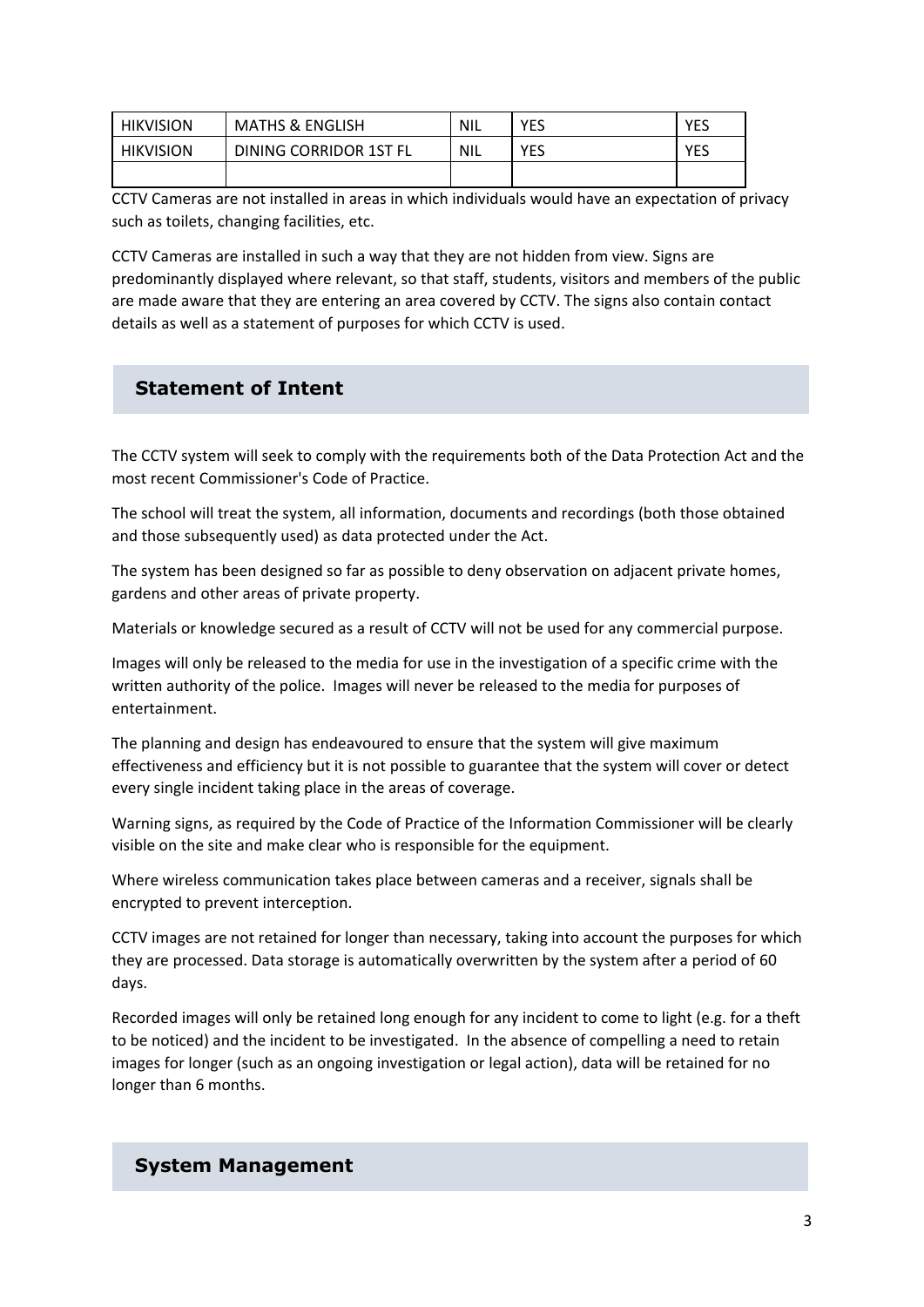Access to the CCTV system and data shall be password protected and will be kept in a secure area.

The CCTV system will be administered and managed by The Premises Manager who will act as System Manager and take responsibility for restricting access, in accordance with the principles and objectives expressed in this policy. In the absence of the Systems Manager the system will be managed by SLT.

The system and the data collected will only be available to the Systems Manager, his/her replacement and appropriate members of the senior leadership team as determined by the Headteacher.

The CCTV system is designed to be in operation 24 hours each day, every day of the year, though the school does not guarantee that it will be working during these hours.

The System Manager will check and confirm the efficiency of the system regularly and in particular that the equipment is properly recording and that cameras are functional.

Cameras have been selected and positioned so as to best achieve the objectives set out in this policy in particular by proving clear, usable images.

Unless an immediate response to events is required, cameras will not be directed at an individual, their property or a specific group of individuals, without authorisation in accordance with the Regulation of Investigatory Power Act 2000.

Where a person other than those mentioned above, requests access to the CCTV data or system, the System Manager must satisfy him/herself of the identity and legitimacy of purpose of any person making such request. Where any doubt exists access will be refused.

Details of all visits and visitors will be recorded in a system log book including time/data of access and details of images viewed and the purpose for so doing.

# **Downloading Captured Data on to Other Media**

In order to maintain and preserve the integrity of the data (and to ensure their admissibility in any legal proceedings) any downloaded media used to record events from the hard drive must be prepared in accordance with the following procedures: -

- a. Each downloaded media must be identified by a unique mark.
- b. Before use, each downloaded media must be cleaned of any previous recording.
- c. The System Manager will register the date and time of downloaded media insertion, including its reference.
- d. Downloaded media required for evidential purposes must be sealed, witnessed and signed by the System Manager, then dated and stored in a separate secure evidence store. If a downloaded media is not copied for the police before it is sealed, a copy may be made at a later date providing that it is then resealed, witnessed and signed by the System Manager, then dated and returned to the evidence store.
- e. If downloaded media is archived the reference must be noted.
- f. If downloaded media is put onto a device, the device will be encrypted and password protected.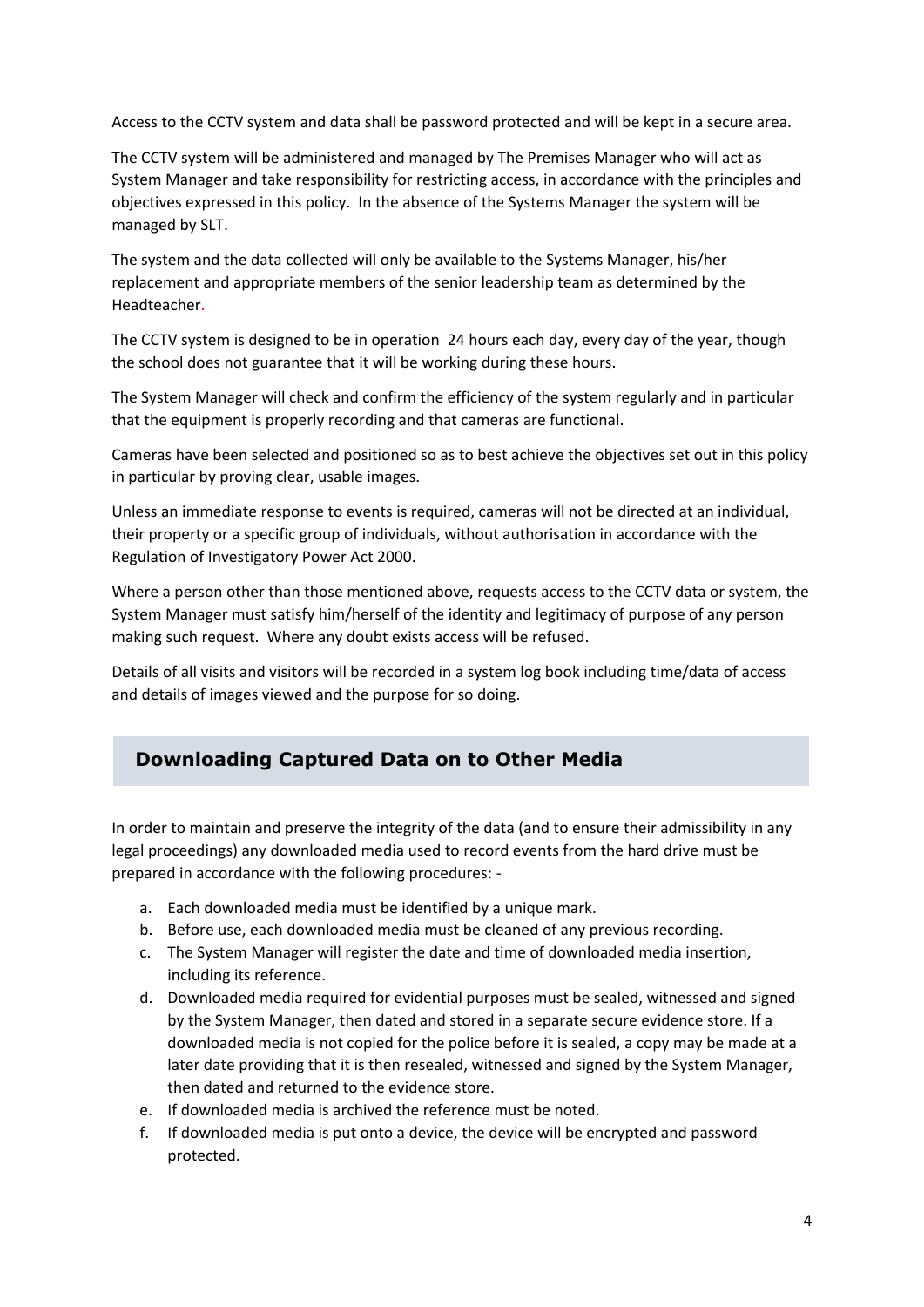Images may be viewed by the police for the prevention and detection of crime and by the Systems Manager, his/her replacement and the Headteacher and other authorised senior leaders. However, where one of these people may be later called as a witness to an offence and where the data content may be used as evidence, it shall be preferable if possible, for that person to withhold viewing of the data until asked to do so by the police.

A record will be maintained of the viewing or release of any downloaded media to the police or other authorised applicants.

Should images be required as evidence, a copy may be released to the police under the procedures described in this policy. Images will only be released to the police on the clear understanding that the downloaded media (and any images contained thereon) remains the property of the school, and downloaded media (and any images contained thereon) are to be treated in accordance with Data Protection legislation. The school also retains the right to refuse permission for the police to pass the downloaded media (and any images contained thereon) to any other person. On occasions when a Court requires the release of a downloaded media this will be produced from the secure evidence store, complete in its sealed bag.

The police may require the school to retain the downloaded media for possible use as evidence in the future. Such downloaded media will be properly indexed and securely stored until they are needed by the police.

Applications received from outside bodies (e.g. solicitors or parents) to view or release images will be referred to the school's Data Protection Officer and a decision made by a senior leader of the school in consultation with the school's Data Protection Officer.

### **Complaints about the use of CCTV**

Any complaints in relation to the school's CCTV system should be addressed to the Headteacher.

#### **Requests for Access by the Data Subject**

The Data Protection Act provides Data Subjects – those whose image has been captured by the CCTV system and can be identified - with a right to access data held about themselves, including those obtained by CCTV. Requests for such data should be made to the Headteacher.

#### **Public Information**

Copies of this policy will be available to the public from the school office.